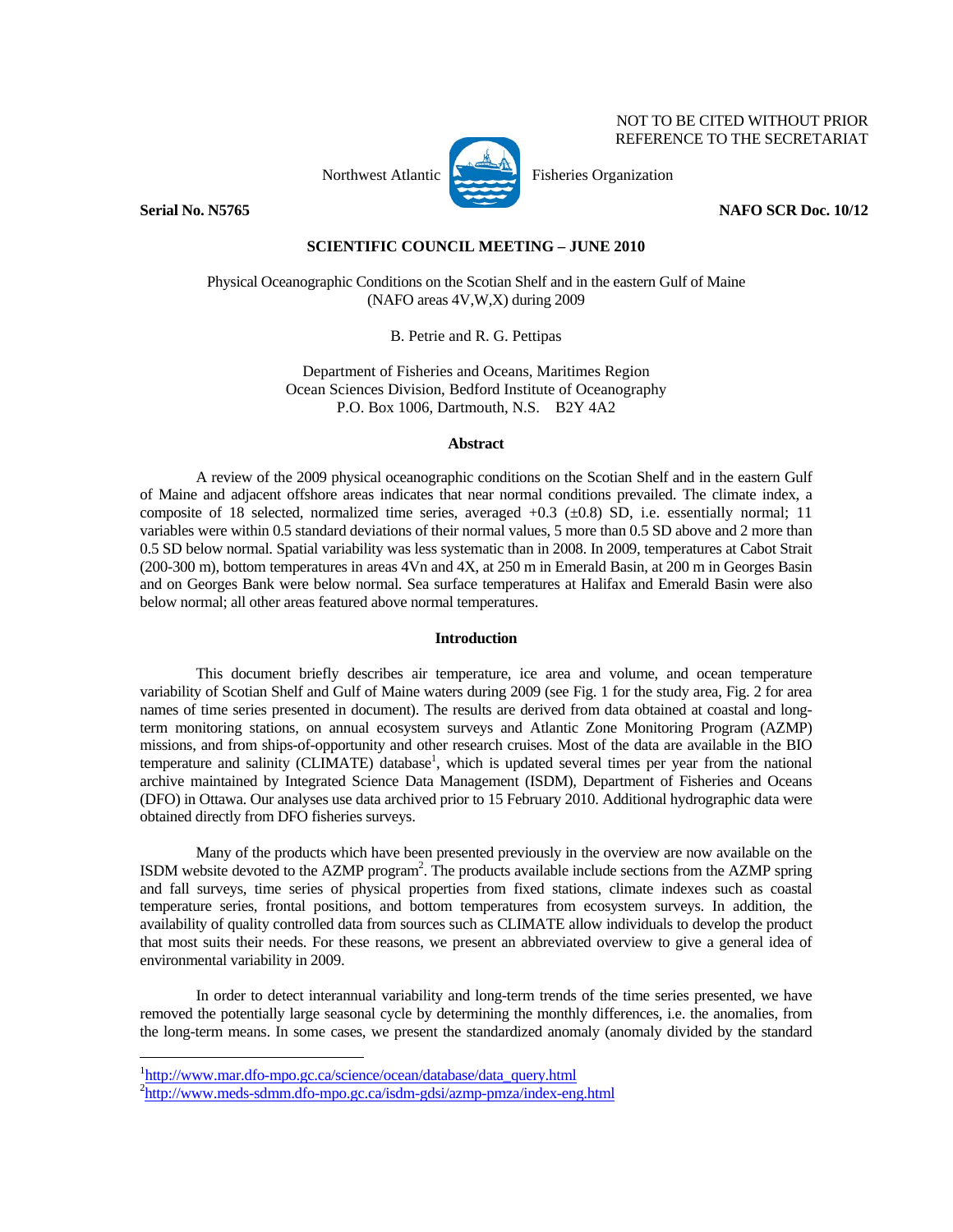deviation). When possible, long-term monthly and annual means, and standard deviations (SD) are based on 1971-2000 data.

Temperature and salinity conditions in the Scotian Shelf, Bay of Fundy and Gulf of Maine regions are determined by many processes: heat transfer between the ocean and atmosphere, inflow from the Gulf of St. Lawrence supplemented by flow from the Newfoundland Shelf, exchange with offshore slope waters, local mixing, freshwater runoff, direct precipitation and melting of sea-ice. The Nova Scotia Current is the dominant inflow, originating in the Gulf of St. Lawrence and entering the region through Cabot Strait (see inset, Fig. 1). The Current, whose path is strongly affected by topography, has a general southwestward drift over the Scotian Shelf and continues into the Gulf of Maine where it contributes to the counterclockwise mean circulation. The properties of shelf waters are modified by mixing with offshore waters from the continental slope. These offshore waters are generally of two types, Warm Slope Water, with temperatures in the range of 8-13<sup>o</sup>C and salinities from 34.7-35.6, and Labrador Slope Water, with temperatures from  $3.5^{\circ}$ C to  $8^{\circ}$ C and salinities from 34.3 to 35. Shelf water properties have large seasonal cycles, east-west and inshore-offshore gradients, and vary with depth (Petrie et al. 1996).

#### **Air Temperatures**

Annual air temperature anomalies for six sites in the Scotian Shelf-Gulf of Maine region are shown in Fig. 3 and Table 1. In 2009, annual air temperature anomalies were positive at all Nova Scotia sites, negative over the Gulf of Maine and ranged from -0.4 (Boston) to  $+0.5^{\circ}$ C (Sydney, Sable Island). Though these values represent a slight cooling from 2008 observations, the time series of annual anomalies indicates that most sites feature increasing temperatures over the long term with decadal scale variability superimposed. For shorter periods, this can lead to no trend or decreasing temperatures (Fig. 3). Linear trends from 1900 to present from Boston, Shearwater and Sydney correspond to changes of  $+1.7^{\circ}C$ ,  $+1.4^{\circ}C$ and 0.9°C respectively; the trends from Yarmouth and Saint John are small, 0.5 and 0.2°C/century, corresponding to changes of 0.6 and 0.2°C for 1900-present; the corresponding change for the shorter Sable Island record (1915-present) is  $+1.1^{\circ}$ C.

The anomalies for all 6 sites, summarized in Fig. 4(A), illustrate two points: for most years the anomalies have the same sign. i.e. the stacked bars and the scatter plot coincide. Since 1915 when all sites were operating, 73 of the 95 years had 4 or more stations with the annual anomalies having the same signs; for 49 years, all 6 stations had anomalies with the same sign. This indicates that the spatial scale of the air temperature patterns is greater than the largest spacing among sites. In fact, plotting the correlations between annual anomalies against station spacings yields an e-folding scale of 1800 km. Second, the time scale of the dominant variability has been changing from longer periods for 1915-1954 to shorter periods for 1955-2008 ( Fig. 4C).

| <b>Site</b>   | Annual Anomaly 2009 (°C) |            | Monthly SD<br>2009 $(C)$ | 1971-2000 Annual   |             |
|---------------|--------------------------|------------|--------------------------|--------------------|-------------|
|               | Observed                 | Normalized |                          | Mean $(^{\circ}C)$ | $SD$ ( $°C$ |
| Sydney        | $+0.5$                   | $+0.7$     | 1.2                      | 5.53               | 0.76        |
| Sable I.      | $+0.5$                   | $+0.7$     | 0.9                      | 7.61               | 0.68        |
| Shearwater    | $+0.2$                   | $+0.3$     | 0.9                      | 6.67               | 0.67        |
| Yarmouth      | $+0.4$                   | $+0.7$     | 1.0                      | 6.95               | 0.57        |
| Saint John    | $-0.1$                   | $-0.1$     | 0.9                      | 5.02               | 0.67        |
| <b>Boston</b> | $-0.4$                   | $-0.7$     | 1.5                      | 10.88              | 0.57        |

**Table 1**. Air temperature statistics 2009 for Scotian Shelf and Gulf of Maine (Standard Deviation SD)

#### **Sea Ice**

The greater part of sea ice on the Scotian Shelf originates in the Gulf of St. Lawrence and is transported through Cabot Strait pushed by northwesterly winds and ocean currents. Sydney Bight and the southern coast of Cape Breton are typically the only areas heavily affected by ice. In 2009, ice first appeared on the Scotian Shelf in mid-February, about normal (Fig. 5). Ice lasted until mid- to late March,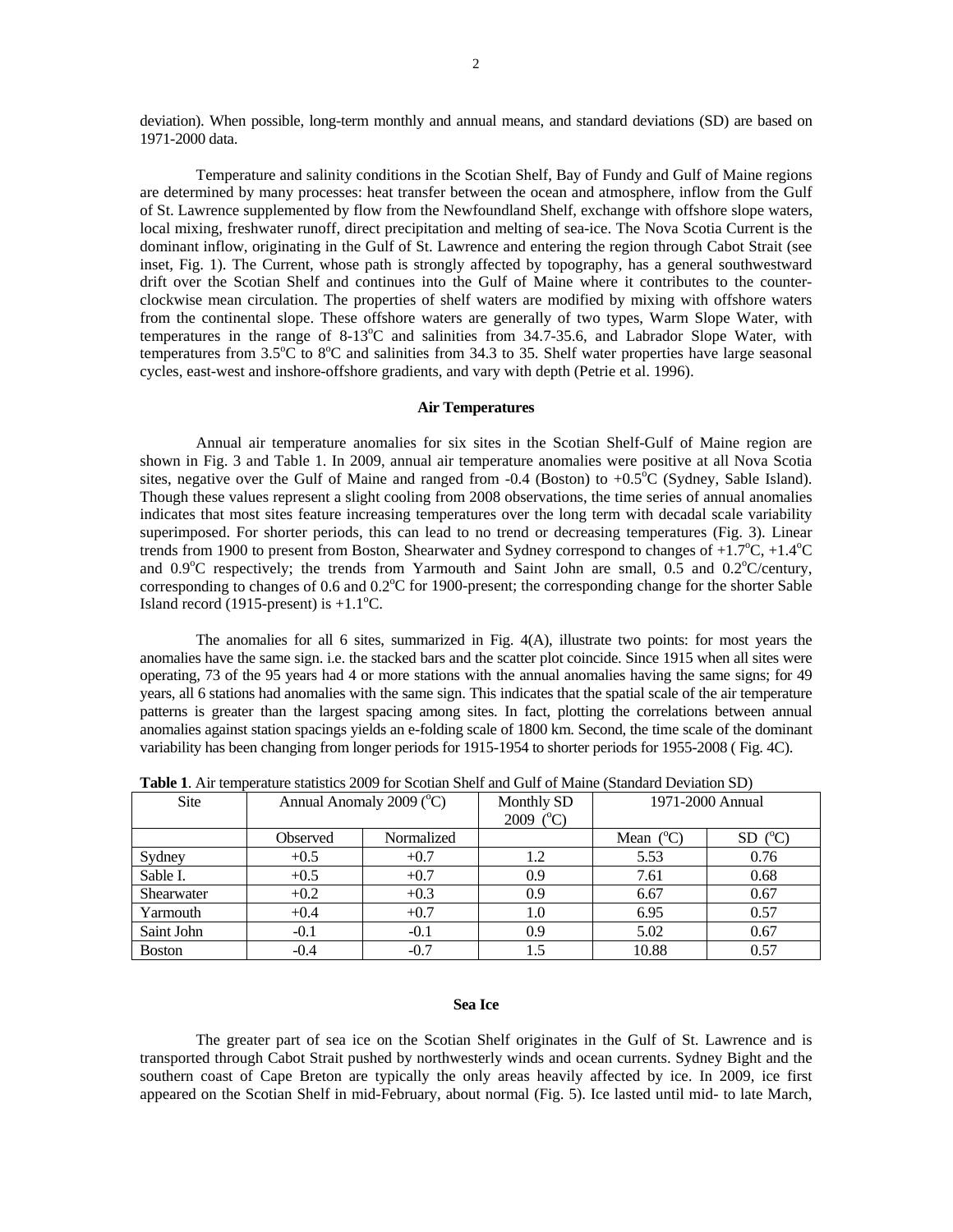again about normal. Over the winter, ice duration was near normal. Note that in the duration maps, ice boundaries exceed those of first and last appearance. We consider an area that has not had ice in the current year but has had ice for 5 years of the 30 year climatological period to have a negative duration anomaly. Consequently, those areas are colour mapped as light red.

The ice areas and volumes are shown in Fig. 6 and compiled in Tables 2 and 3. The heaviest months, January to April, featured below normal coverage overall and above volumes for February and March. Overall, the January to April 2009 coverage was  $0.19$  ( $19<sup>th</sup>$  highest in the 41 year record) whereas the ice volume was 1.1 SD  $(7<sup>th</sup>$  highest in the 41 year record). Consider the amount of cooling that the melting of ice would cause on the Scotian Shelf. If  $20 \text{ km}^3$  of Gulf ice were melted (a rough estimate and probably a lower bound, see Table 3), then this would lower a 16 m thick layer of water on the open Shelf by about  $1^{\circ}$ C.

| Month | 08-09 Ice Year | 1971-2000 Mean | Anomaly $(km^2)$ | Normalized |
|-------|----------------|----------------|------------------|------------|
|       | $(km^2)$       | $(km^2)$       |                  |            |
| Jan   | 1100           | 1600           | $-500$           | $-0.19$    |
| Feb   | 12400          | 14000          | $-1500$          | $-0.15$    |
| Mar   | 18000          | 18000          |                  | $+0.04$    |
| Apr   | 2400           | 5800           | $-3600$          | $-0.63$    |

**Table 2.** Ice Area statistics, Scotian Shelf

|  |  |  | Table 3. Ice Volume statistics, Scotian Shelf |  |  |
|--|--|--|-----------------------------------------------|--|--|
|--|--|--|-----------------------------------------------|--|--|

| <b>rapic state</b> volume statistics, beotial blief |                |                |                            |            |  |  |
|-----------------------------------------------------|----------------|----------------|----------------------------|------------|--|--|
| Month                                               | 08-09 Ice Year | 1971-2000 Mean | Anomaly (km <sup>3</sup> ) | Normalized |  |  |
|                                                     | $(km^3)$       | $(km^3)$       |                            |            |  |  |
| Jan                                                 | 0.2            | 0.25           | $-0.1$                     |            |  |  |
| Feb                                                 | 6.9            | ر. ر           | +3.4                       | $+1.3$     |  |  |
| Mar                                                 | 1 J. J         |                |                            |            |  |  |
| Apr                                                 |                |                |                            |            |  |  |

# **Remotely-Sensed Sea Surface Temperature**

A 9 km resolution Pathfinder sea surface temperature database is maintained at BIO. In the following analysis, we substituted the 18 km resolution Multi-Channel Sea Surface Temperature (MCSST) data from 1999 for the Pathfinder observations from that year because there was serious degradation of the latter, particularly towards the end of the year. This deterioration of the Pathfinder data quality was not evident in other years nor was it found for the MCSST data. The Pathfinder dataset runs to June 2003 when this version of the data series was terminated. To provide data for June 2003 to present, we used the sea surface temperature data (1997-present) downloaded from the satellites by the remote sensing group in the Ocean Research & Monitoring Section (ORMS). Comparison of the Pathfinder and ORMS temperatures during the common time period led to a conversion equation  $SST(Pathfinder) = 0.976*SST(ORMS)+0.46$ with an  $r^2$ =0.98. We adjusted the ORMS observations to bring them in line with the longer Pathfinder series. Anomalies were based on 1985-2009 averages.

Annual anomalies for 7 subareas in the Scotian Shelf-Gulf of Maine region were determined from the averages of monthly anomalies (Fig. 7, Table 4). In 2009, anomalies ranged from -0.2°C (-0.4 SD) over Georges Bank to  $+0.5^{\circ}C$  (+0.9 SD) in the Bay of Fundy. Seven of the eight areas had positive anomalies, 5 were greater than or equal to +0.5 SD. The average anomaly was +0.4 SD over the region. All areas from Cabot Strait to the western Scotian Shelf and the Bay of Fundy show increasing temperature trends from 1985-2009 corresponding to temperature changes of 0.6°C (WSS) to 1.6°C (ESS); Lurcher Shoals and Georges Bank feature temperature decreases of 0.1°C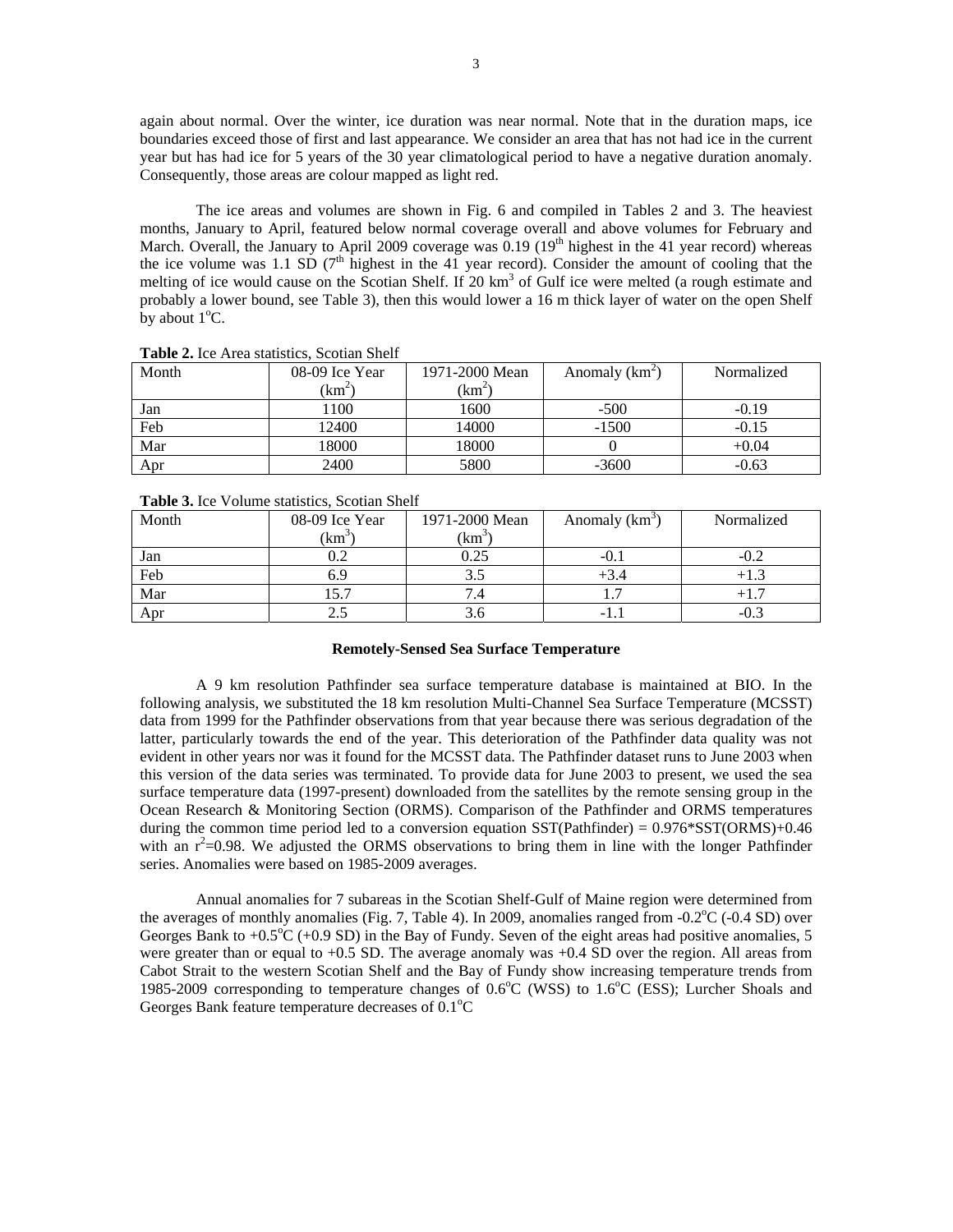| <b>Site</b>   | 2009 SST              | 2009 SST   | 1985-2009        | 1985-2009               |
|---------------|-----------------------|------------|------------------|-------------------------|
|               | Anomaly $(^{\circ}C)$ | Anomaly    | Mean Annual      | <b>SST</b>              |
|               |                       | Normalized | $SST(^{\circ}C)$ | Std. Dev. $(^{\circ}C)$ |
| Cabot Str.    | $+0.4$                | $+0.6$     | 6.13             | 0.64                    |
| <b>ESS</b>    | $+0.2$                | $+0.3$     | 7.33             | 0.70                    |
| <b>CSS</b>    | $+0.3$                | $+0.5$     | 8.83             | 0.65                    |
| Western Bank  | $+0.4$                | $+0.6$     | 9.28             | 0.69                    |
| <b>WSS</b>    | $+0.2$                | $+0.5$     | 8.58             | 0.55                    |
| Lurcher Shoal | $+0.2$                | $+0.6$     | 7.78             | 0.56                    |
| Bay of Fundy  | $+0.5$                | $+0.9$     | 7.86             | 0.51                    |
| Georges Bank  | $-0.2$                | $-0.4$     | 10.58            | 0.55                    |

**Table 4.** SST anomalies, 2009 and long-term SST statistics.

Annual anomalies for 7 subareas in the Scotian Shelf-Gulf of Maine region were determined from the averages of monthly anomalies (Fig. 7, Table 4). In 2009, anomalies ranged from  $-0^{\circ}$ C  $(-0.0 S$ D) over Georges Bank to  $+0.6^{\circ}C$  (+1 SD) at Cabot Strait. Seven of the eight areas had positive anomalies, 6 were greater than or equal to +0.5 SD. The average anomaly was +0.6 SD over the region. All areas from Cabot Strait to the western Scotian Shelf and the Bay of Fundy show increasing temperature trends from 1985- 2009 corresponding to temperature changes of  $0.6^{\circ}$ C (WSS) to  $1.7^{\circ}$ C (ESS); Lurcher Shoals and Georges Bank feature temperature decreases of 0.1°C

### **Coastal Temperatures and Salinities**

 Coastal sea surface temperatures have been collected at St. Andrews (New Brunswick) and Halifax (Nova Scotia) since the 1920s (Fig. 8). In 2009, the SST anomalies were  $+0.22^{\circ}C$  ( $+0.44$  SD) for St. Andrews and -0.25°C (-0.37 SD) for Halifax, increases of  $0.04^{\circ}$ C and  $0.08^{\circ}$ C from 2008 values.

 Temperature and salinity measurements, for the most part sampled monthly, have been taken since 1924 at Prince 5, at the entrance to the Bay of Fundy (Fig. 1). It is the longest continuously operating hydrographic monitoring site in eastern Canada. Its waters are generally well-mixed from the surface to the bottom (90 m). The depth-averaged (0-90 m) temperature and salinity time series are shown in Fig. 8. In 2009, the annual temperature anomaly was  $+0.18^{\circ}$ C ( $+0.41$  SD) and the salinity anomaly was  $+0.02$  ( $+0.09$  SD). These represent changes of  $-0.16^{\circ}$ C and  $+0.18$  from the 2008 values.

### **Scotian Shelf and Gulf of Maine Temperatures from Long-term Stations**

 Drinkwater and Trites (1987) tabulated monthly mean temperatures and salinities from available bottle data for areas on the Scotian Shelf and in the eastern Gulf of Maine that generally correspond to topographic features such as banks and basins (Fig. 2). Petrie et al. (1996) updated their report using these same areas and all available hydrographic data. We present time series of annual mean and filtered (5 year running means) temperature anomalies at selected depths for five areas (Fig.9). The Cabot Strait temperatures represent the slope waters entering the Gulf of St. Lawrence along Laurentian Channel; the Misaine Bank series characterizes the near bottom temperatures on the eastern Scotian Shelf; the deep Emerald Basin anomalies represent the slope water intrusions onto the Shelf that are subsequently trapped in the deep inner basins; the Lurcher Shoals observations define the ocean climate in SW Nova Scotia and the shallow waters entering the Gulf of Maine via the Nova Scotia Current; finally, the Georges Basin series indicates the slope waters entering the Gulf of Maine through the Northeast Channel. Annual anomalies are based on the averages of monthly values; however, observations are not available for each month in each area. For Cabot Strait, Misaine Bank, Emerald Basin, Lurcher Shoals and Georges Basin, 2009 annual anomalies are based on observations from 6, 7, 6, 3 and 6 months.

In 2009, the annual anomalies were  $-0.51^{\circ}$ C ( $-1.3$  SD) for Cabot Strait 200-300 m,  $+0.25^{\circ}$ C ( $+0.39$ ) SD) for Misaine Bank 100 m,  $-1.28^{\circ}$ C ( $-1.6$  SD) for Emerald Basin 250 m,  $+1.05^{\circ}$ C ( $+1.39$  SD) for Lurcher Shoals 50 m, and -0.06°C (-0.12 SD) for Georges Basin 200 m. These values correspond to changes of - $0.33^{\circ}$ C, +0.45 $^{\circ}$ C, -0.40 $^{\circ}$ C, +0.96 $^{\circ}$ C and +0.54 $^{\circ}$ C, respectively over 2008 values.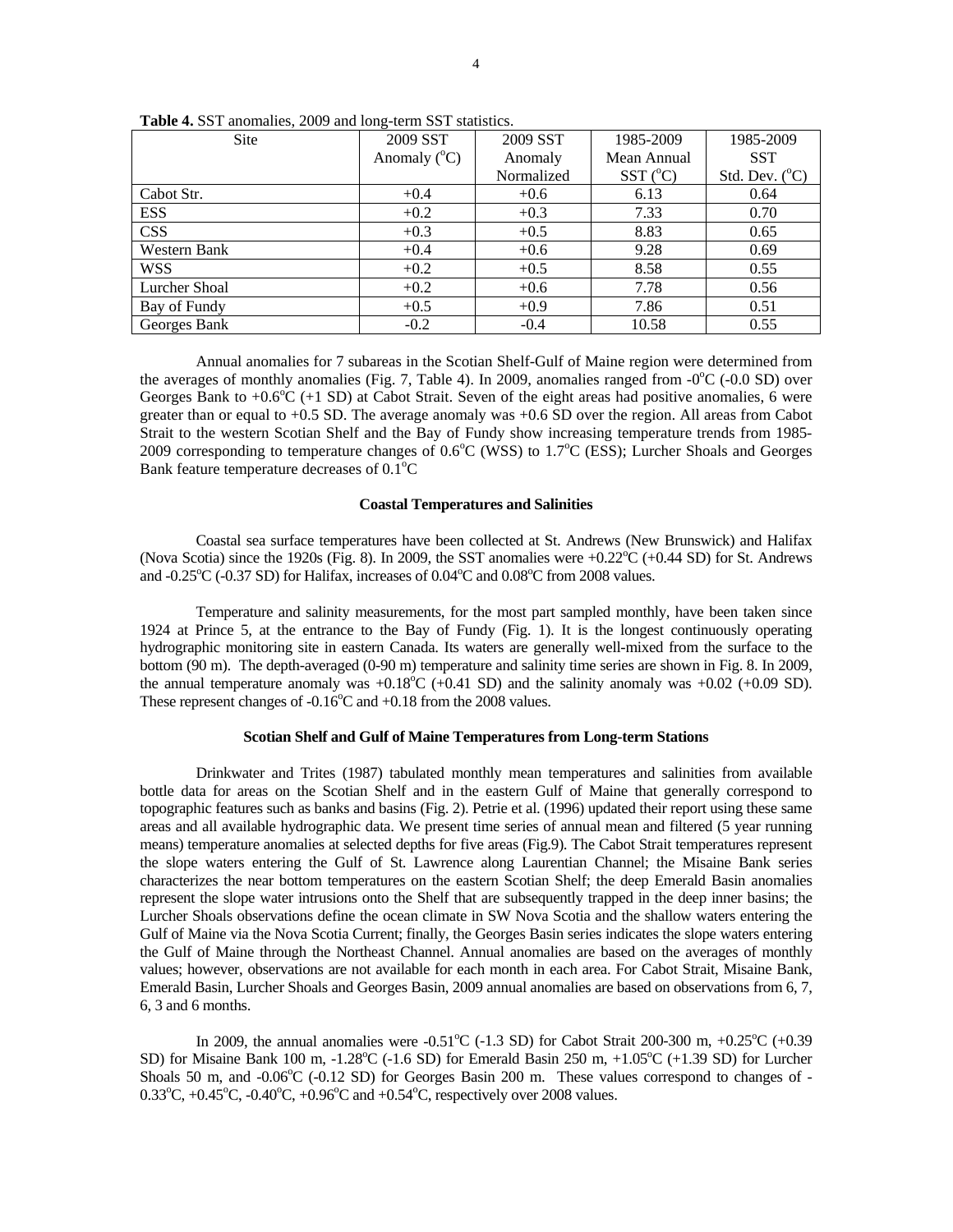# **Temperatures during the Summer Groundfish Surveys**

 The broadest spatial CTD coverage of the Scotian Shelf is obtained during the annual July DFO ecosystem survey which covers the Scotian Shelf from Cabot Strait to the Bay of Fundy. The deep water boundary of the survey is marked roughly by 200 m isobath along the shelf break at the Laurentian Channel, the outer Scotian Shelf, and the Northeast Channel into the Gulf of Maine towards the Bay of Fundy. A total of 203 CTD stations were taken during the 2009 survey and an additional 174 bottom temperature stations were obtained as part of the ITQ (Individual Transferable Quota) fleet survey. The groundfish survey takes 1 month to complete with the area west of Halifax sampled first and the area east of Halifax sampled second.

The temperatures from both surveys were combined and interpolated onto a  $0.2^{\circ}$  by  $0.2^{\circ}$  latitudelongitude grid using an objective analysis procedure known as optimal estimation. The interpolation method uses the 15 "nearest neighbours" with a horizontal length scale of 30 km and a vertical length scale of 15 m in the upper 30 m and 25 m at deeper depths. Data near the interpolation grid point are weighted proportionately more than those farther away. Temperatures were optimally estimated for 0, 50, 100 m and near bottom.

Bottom temperatures ranged from  $3.7^{\circ}$ C in area 4Vs to  $7.2^{\circ}$ C in 4X illustrating the difference in the environmental conditions across the Shelf. The anomalies were small in 2009:  $-0.14\degree$ C ( $-0.28$  SD) in  $4Vn$ ; +0.24<sup>o</sup>C (+0.33 SD) in 4Vs; +0.08<sup>o</sup>C (+0.12 SD) in 4W; and -0.12<sup>o</sup>C (-0.18 SD) in 4X (Fig. 10 A-D). Compared to 2008, bottom temperatures in area 4Vn decreased by 0.15, and increased in areas 4Vs, 4W and  $4X$  by 0.4, 1.25 and 0.36°C.

The volume of the Cold Intermediate Layer (CIL), defined as waters with temperatures  $\langle 4^{\circ}$ C, was estimated from the full depth CTD profiles for the region from Cabot Strait to Cape Sable (Fig. 10E). For the period 1970 to 1989, the number of CTD profiles per year was limited; therefore, 5 year blocks of data, e.g. 1970-1974, centre date 1972, were used as input for the procedure to map the irregularly spaced data onto a regular grid. The data were then incremented by 1 year and a new set of estimates made (i.e., 1970-74, 1971-75, …). This procedure is similar to filtering the data for the 1970-89 period, effectively reducing the variance. Thus the long-term mean and particularly the SD (based on the 1972-2000 data in Fig. 10E) could be affected. We expect that the true SD is higher than the one derived here.

There is considerable variation in the volume of the CIL since 1998 (Fig. 10E). In 2009, the observed volume of 4950 km<sup>3</sup> was 0.12 SD less than the long-term mean value of 5100 km<sup>3</sup>, a 1600 km<sup>3</sup> decrease from 2008.

### **Density Stratification**

Stratification of the near surface layer influences physical and biological processes in the ocean such as vertical mixing, the ocean's response to wind forcing, the timing of the spring bloom, vertical nutrient fluxes and plankton speciation. Under increased stratification, there is a tendency for more primary production to be recycled within the upper mixed layer and hence less available for the deeper layers. We examined the variability in stratification by calculating the density (sigma-t) difference between 0 and 50 m. The density differences were based on monthly mean density profiles calculated for each area in Fig. 2. The long-term monthly mean density gradients for 1971-2000 were estimated; these were subtracted from the individual monthly values to obtain monthly anomalies. Annual anomalies were estimated by averaging all available monthly anomalies within a calendar year. This could be misleading if, in a particular year, most data were collected in months when stratification was weak, while in another year, sampling occurred when stratification was strong. However, initial results, using normalized monthly anomalies, were qualitatively similar to the plots presented here. The annual anomalies and their 5-year running means were then calculated for an area-weighted combination of subareas 4-23 on the Scotian Shelf (Fig. 2, 11). A value of 0.01 (kg m<sup>-3</sup>)/m represents a difference of  $0.5 \text{ kg m}^{-3}$  over 50 m.

 The dominant feature is the long term trend of increasing stratification from the 1960s to present. Stratification on the Scotian Shelf in 2009 weakened compared to 2008 and was near normal.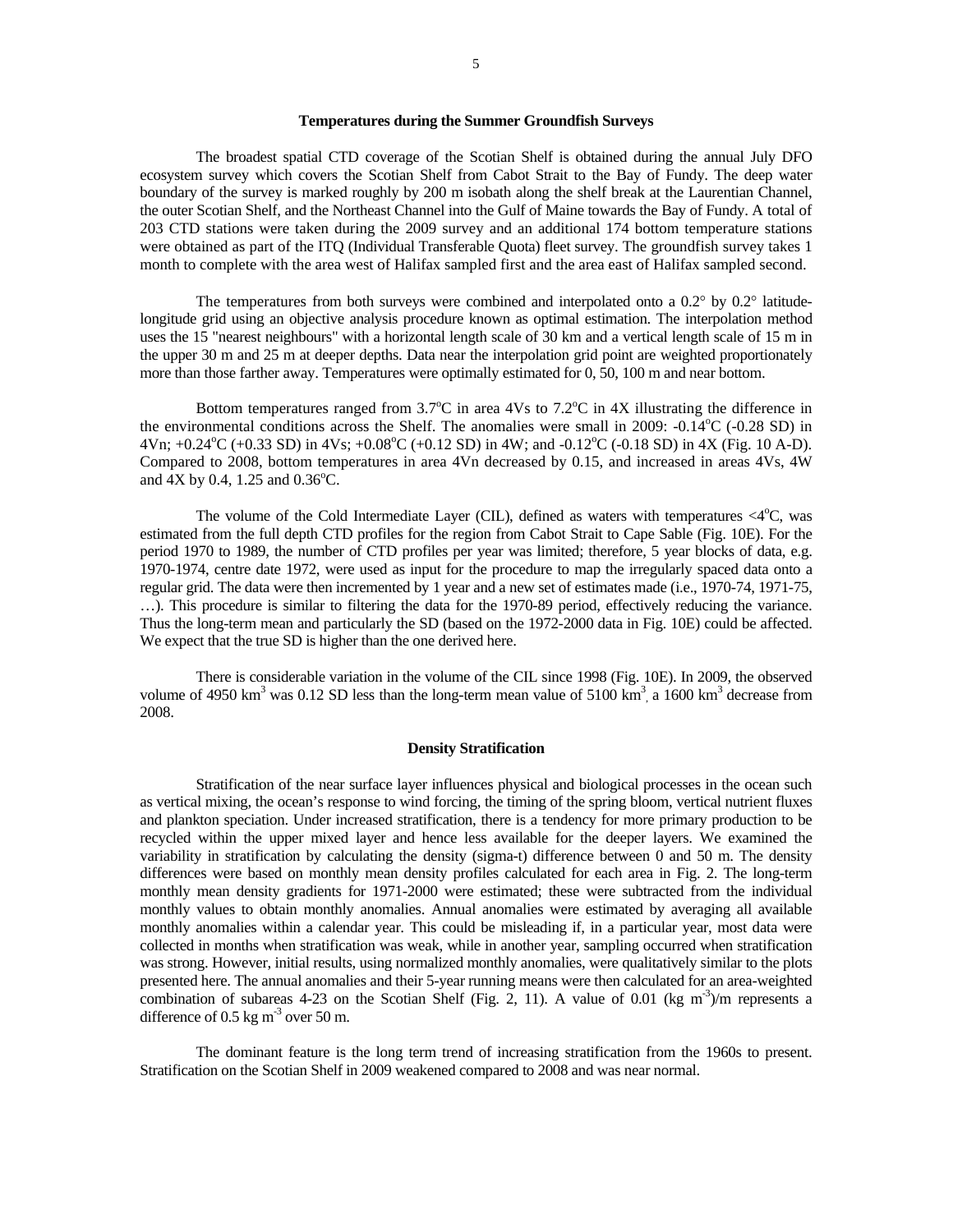### **Sea Level**

 Sea level is a primary variable in the Global Ocean Observing System. Relative sea level is measured with respect to a fixed reference point on land. Consequently, relative sea level consists of two major components: one due to true changes of sea level and a second caused by sinking or rising of the land. In Atlantic Canada, post-glacial rebound (PGR) is causing the area roughly south (north) of the north shore of the Gulf of St. Lawrence to sink (rise) in response to glacial retreat; this results in an apparent rise (fall) of sea level. Tushingham and Peltier (1991) estimate a PGR component of the sea level trend of 23 cm/century at Halifax.

 Relative sea level at Halifax (1920-2009) is plotted as monthly means and as a filtered series using a 5-year running-mean filter (Fig. 12A). The linear trend of the monthly mean data has a positive slope of 32.0 (±0.7) cm/century, lower than the value of 36.7 cm/century (1897-1980) given by Barnett (1984). In 2009, relative sea level at Halifax increased by 3.8 cm above the 2008 level. However, the interesting feature of the data is the long-term variation that has occurred since the 1920s. In Fig. 12(B) we show the differences of the annual sea level from the long-term trend. It is apparent that from the 1920s to the early 1970s, the trend was greater than the trend calculated using all of the data. In fact, the trend from 1920-72 was 40.4 ( $\pm$ 1.4) cm/century; for the period 1972-2008, the value was 21.8 ( $\pm$ 2.3) cm/century, i.e. close to the PGR value predicted by the Tushingham-Peltier model.

#### **Summary**

A graphical summary of many of the time series already shown indicates that the periods 1987- 1993 and 2003-2004 were predominantly colder than normal and 1999-2000 was warmer than normal (Fig. 13). The period 1979-1986 also tends to be warmer than normal. In this figure, annual anomalies based on the 1971-2000 means have been normalized by dividing by the 1971-2000 standard deviations for each variable. The results are displayed as the number of standard deviations above (red) and below (blue) normal. In 2009, 13 of the 22 series shown were within 0.5 SD of their normal values. Of the 9 remaining series, 6 were more than 0.5 SD greater than normal and 3 were more than 0.5 SD below normal. A principal component analysis of the matrix indicates that modes 1 and 2 capture 40% and 16% of the variance (Fig. 14). The loadings for PCA1 have the same sign (Fig. 14(A)); of the 4 loadings with the weakest contributions, 3 are deep water ones – Cabot Strait 200-300 m, Emerald Basin 250 m and Georges Basin 200 m – reflecting the influence of slope water. The time series for PCA1 indicates that the period 1974-86 was generally warmer than average, 1987-98 cooler than average, and 1999-2009 more variable than earlier in the time series (Fig. 14(B, C)). The average of the anomalies and PCA1 times series are strongly correlated with an  $r^2 = 0.99$ . The deep Emerald Basin and Georges Basin temperatures are the leading components of PCA2.

Eighteen selected variables of the mosaic plot are summarized as a combination bar and linescatter plot in Fig. 15. This plot is an attempt to derive an overall climate index for the area. We have selected "profiles" for the eastern (Misaine), central (Emerald) and western (Lurcher) Scotian Shelf, the Bay of Fundy (Prince 5) and Georges Bank. In addition, we have included the spatially comprehensive but temporally limited July groundfish survey bottom temperatures (4Vn,s, 4W and 4X) and surface temperatures for Halifax and St. Andrews because of their long-term nature. The bar components are colour coded so that for any year the contribution of each variable can be determined and systematic spatial patterns seen. The height of each variable's contribution to the bar depends on its magnitude. The positive components are stacked on the positive side, the negative components on the negative side. The sum of the normalized anomalies (difference between the positive and negative stacks) is shown as a black line connecting grey circles. This is a measure of whether the year tended to be colder or warmer than normal and can serve as an overall climate index.

 The cold periods of 1987-1993 and 2003-2004 and the warm period of 1999-2000 are apparent. Systematic differences from the overall tendency within a given year are also evident. The overall index in 2009 averaged  $+0.3$  ( $\pm 0.8$ ) SD, i.e. essentially normal; 11 variables were within 0.5 standard deviations of their normal values, 5 more than 0.5 SD above and 2 more than 0.5 SD below normal. Spatial variability was less systematic than in 2008. In 2009, temperatures at Cabot Strait (200-300 m), bottom temperatures in areas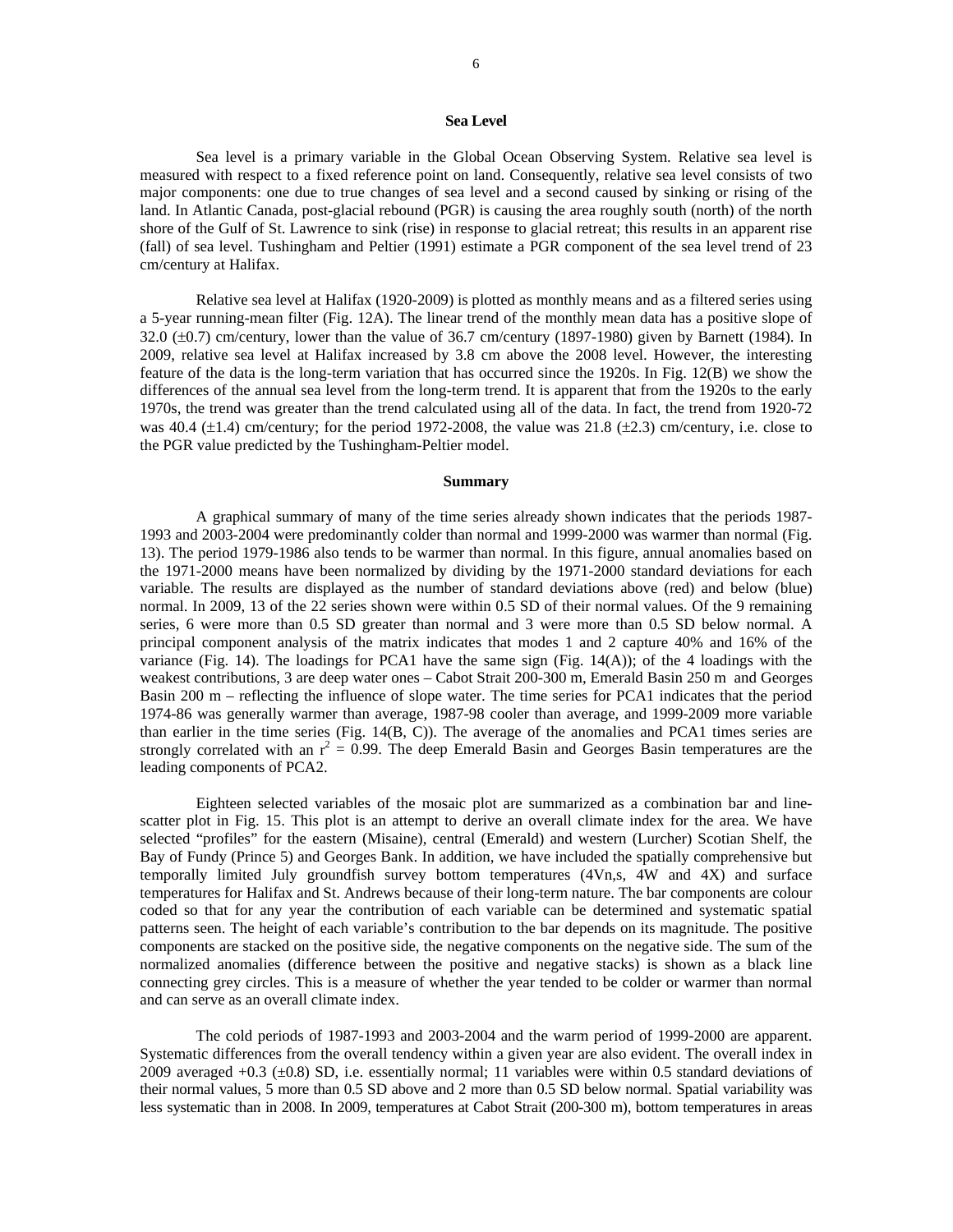4Vn and 4X, at 250 m in Emerald Basin, at 200 m in Georges Basin and on Georges Bank were below normal. Sea surface temperatures at Halifax and Emerald Basin were also below normal; all other areas featured above normal temperatures.

#### **Acknowledgements**

 We wish to thank the many individuals who provided data for this paper, including: Mathieu Ouellet of the Marine Environmental Data Service in Ottawa; Paul McCurdy of the Biological Station in St. Andrews, for providing St. Andrews and Prince 5 data. We also thank Eugene Colbourne and Gary Maillet for their comments which improved the document.

# **References**

- Barnett, T. 1984. The estimation of "global" sea level change: a problem of uniqueness. J. Geophys. Res. 89, 7980-7988.
- Drinkwater, K. F. and R. W. Trites 1987. Monthly means of temperature and salinity in the Scotian Shelf region. Can. Tech. Rep. Fish. Aquat. Sci. 1539: 101 p.
- Petrie, B., K. Drinkwater, D. Gregory, R. Pettipas, and A. Sandström 1996. Temperature and salinity atlas for the Scotian Shelf and the Gulf of Maine. Can. Data Rep Hydrog. Ocean Sci. 171: 398 p.
- Tushingham, A. and R. Peltier 1991. Ice 3-G: a new global model of late Pleistocene deglaciation based on geophysical predictions of post-glacial relative sea level change. J. Geophys. Res. 96, 4497-4523.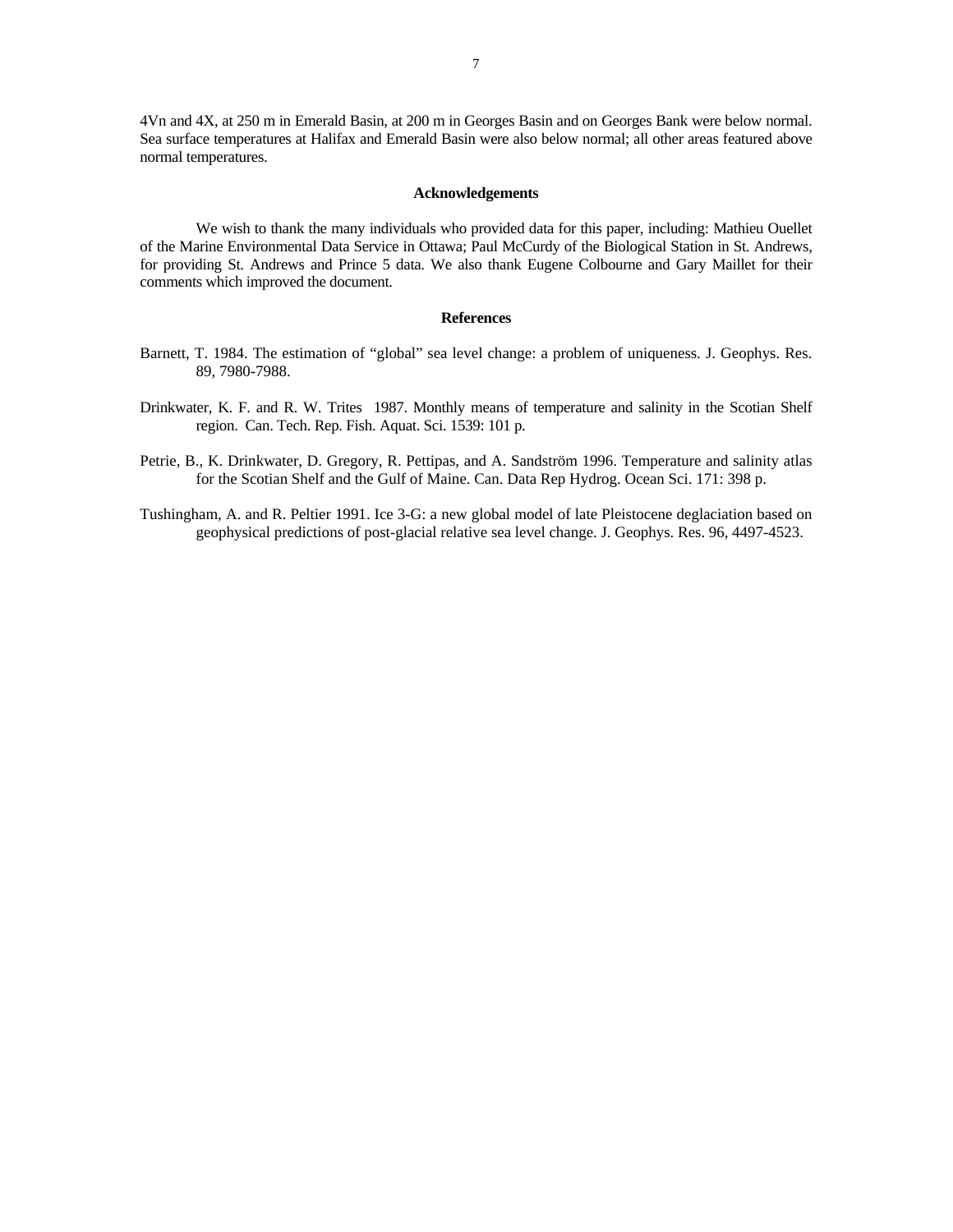

Fig. 1. The Scotian Shelf and the Gulf of Maine showing hydrographic stations, standard sections and topographic features. The dotted lines indicate the boundaries of the NAFO Subareas. Inset depicts major circulation features.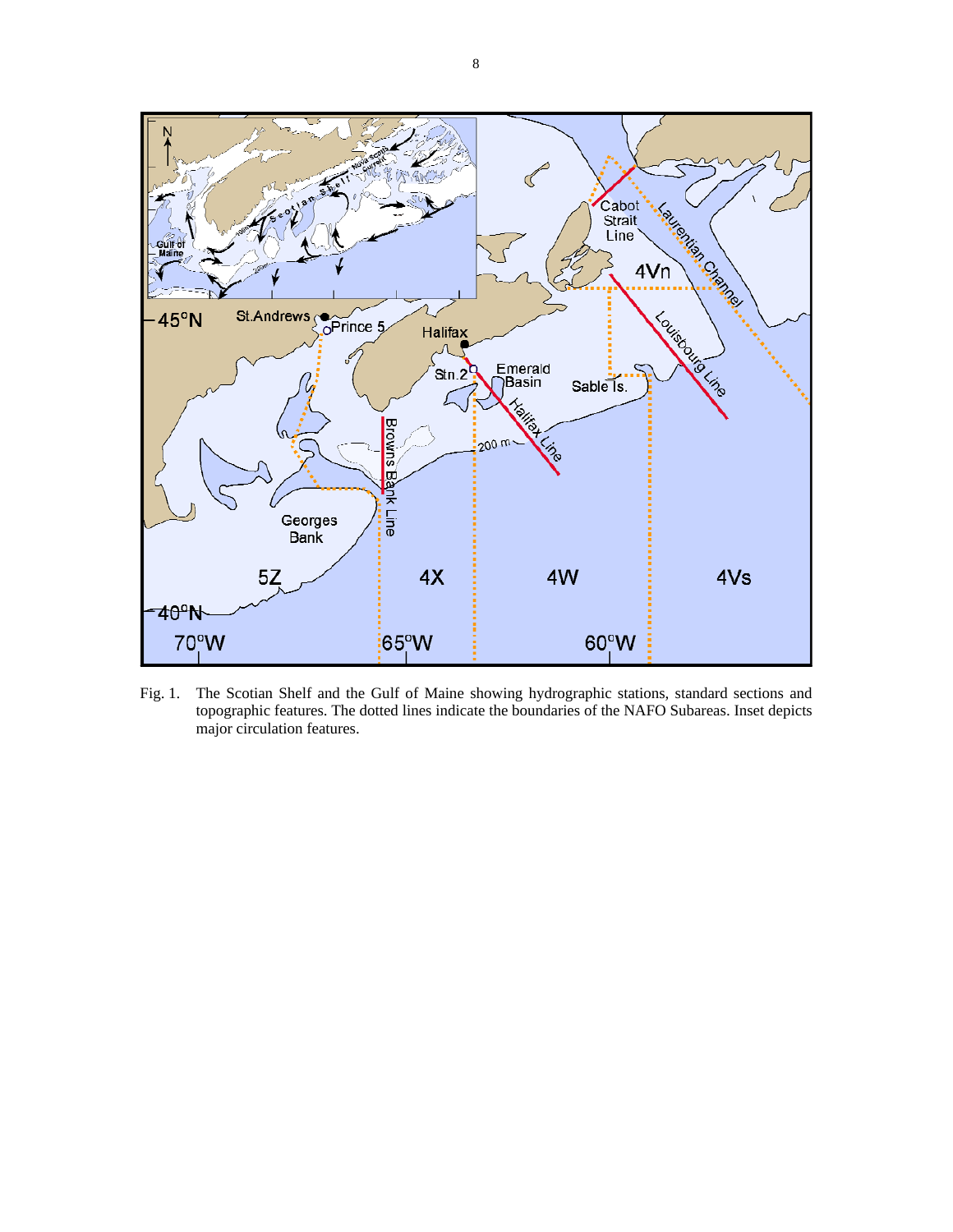

Fig. 2. Areas on the Scotian Shelf and eastern Gulf of Maine from Drinkwater and Trites (1987).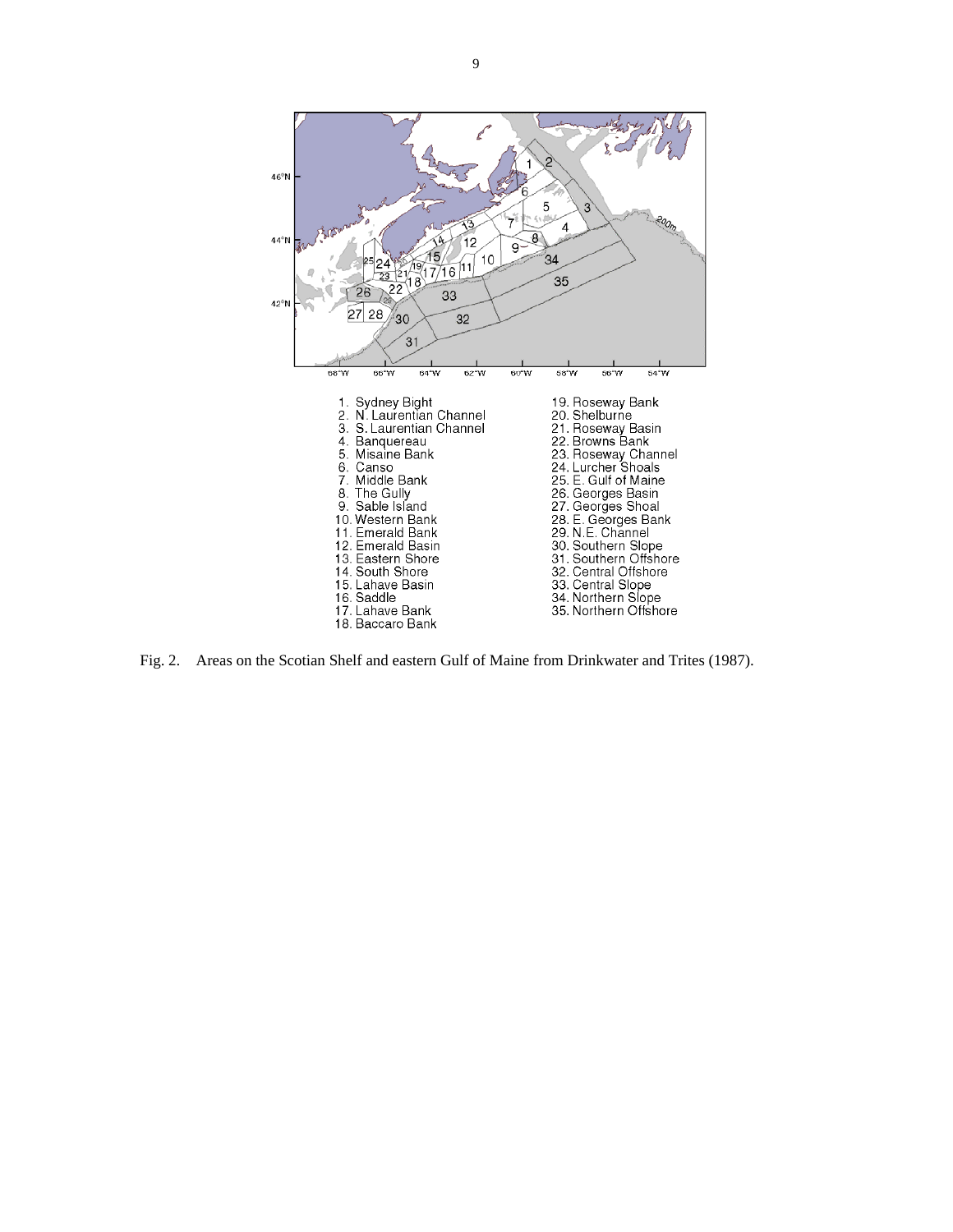

Fig. 3. Annual air temperature anomalies (dashed line) and 5-yr running means (solid line) at selected sites in Scotian Shelf-Gulf of Maine region.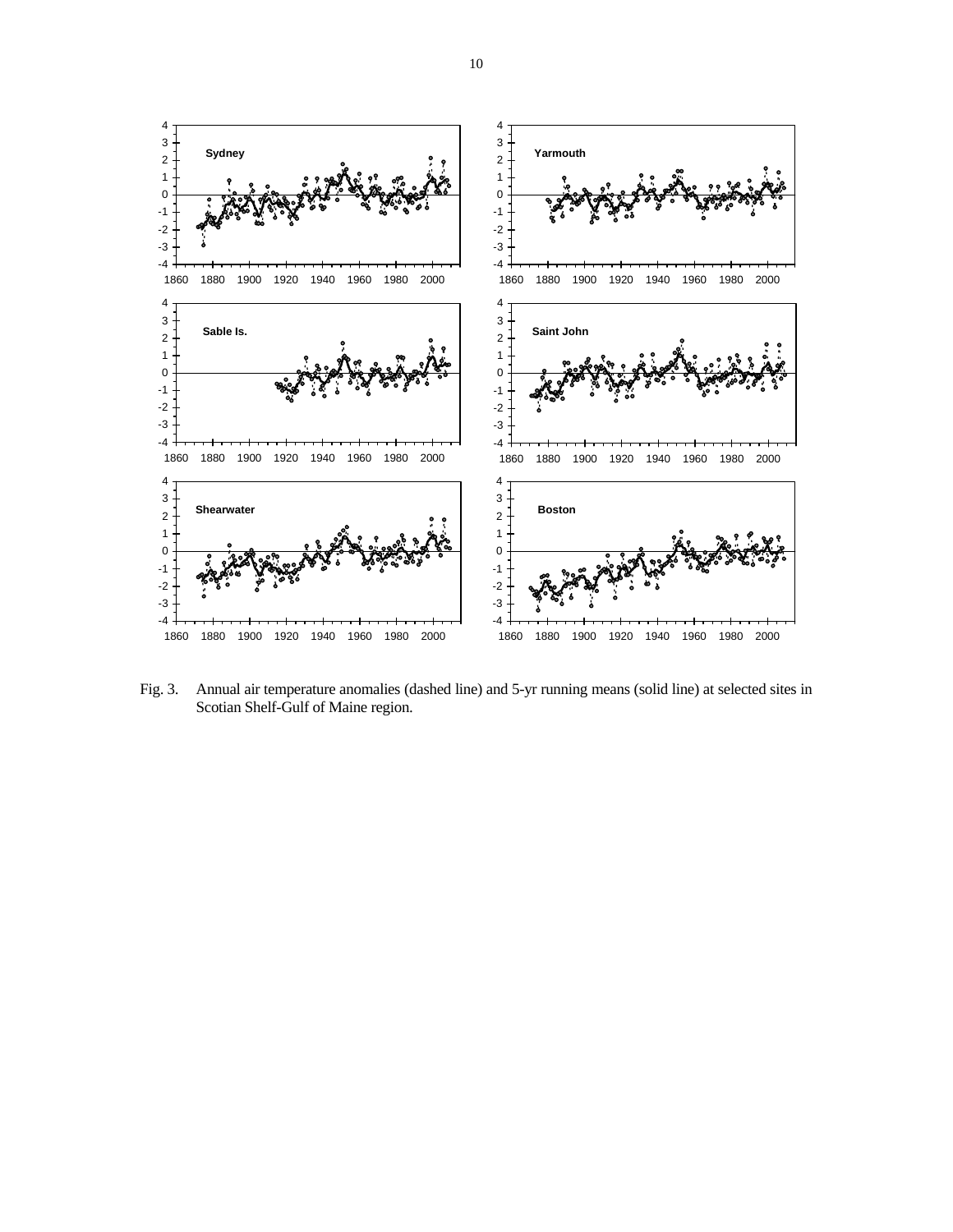

Fig. 4. (A) The contributions of each of the annual temperature anomalies for 6 Scotian Shelf-Gulf of Maine sites are shown as a bar chart and their summation as a time series (grey circles, black line). (B) Variations of the correlations of the annual temperature anomalies with station separation. (C) The autocorrelation of the average annual temperature anomaly for the 6 sites.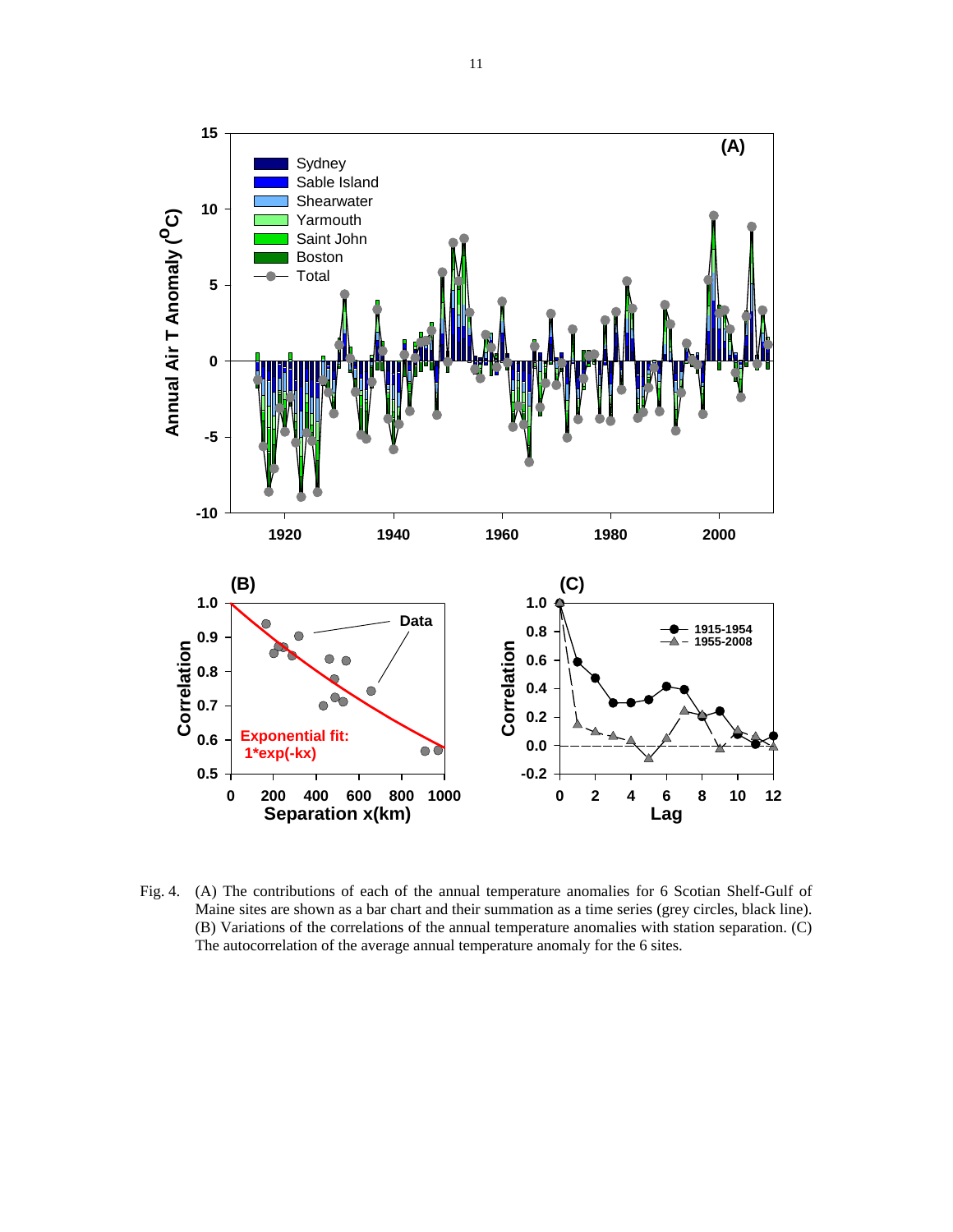

Fig. 5. The time when ice first appeared during 2009 in days from the beginning of the year (left, top panel) and its anomaly from the 1971-2000 mean in days (left, bottom panel). Negative (positive) anomalies indicate earlier (later) than normal appearance. The time when ice was last seen in 2009 in days from the beginning of the year (centre, top panel) and its anomaly from the 1971-2000 mean in days (centre, bottom panel). Positive (negative) anomalies indicate later (earlier) than normal disappearance. The duration of ice in days (right, top panel) during 2009 and the anomalies from the 1971-2000 mean in days (right, bottom panel). Positive (negative) anomalies indicate durations longer (shorter) than the mean.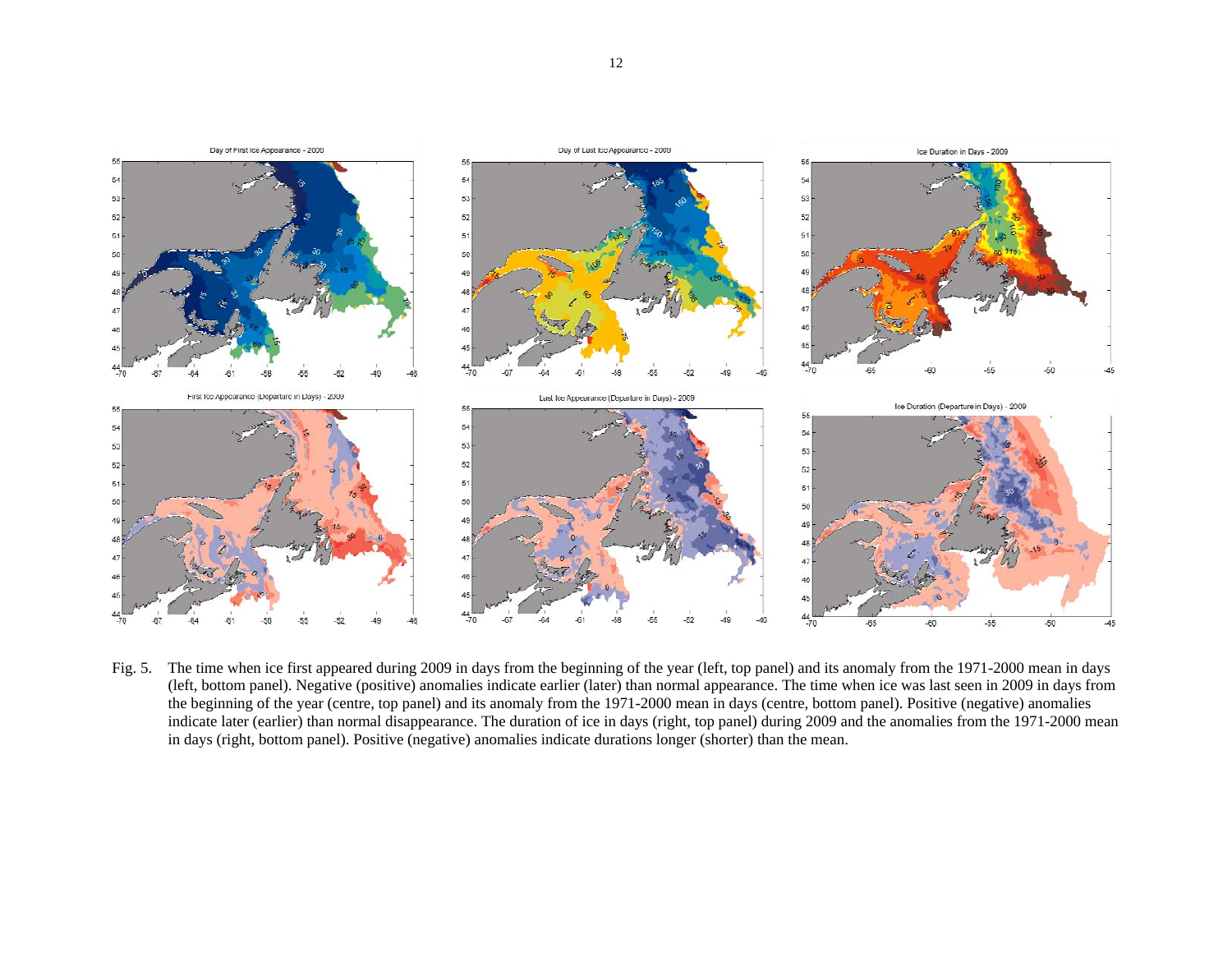

Fig. 6. Time series of the monthly mean ice area for the Scotian Shelf (top panel), the average ice area during the usual periods of advancement (January-March) and retreat (April-May) (middle panel) and the comparison of the monthly areas and volumes to the 1971-2000 means (bottom panel)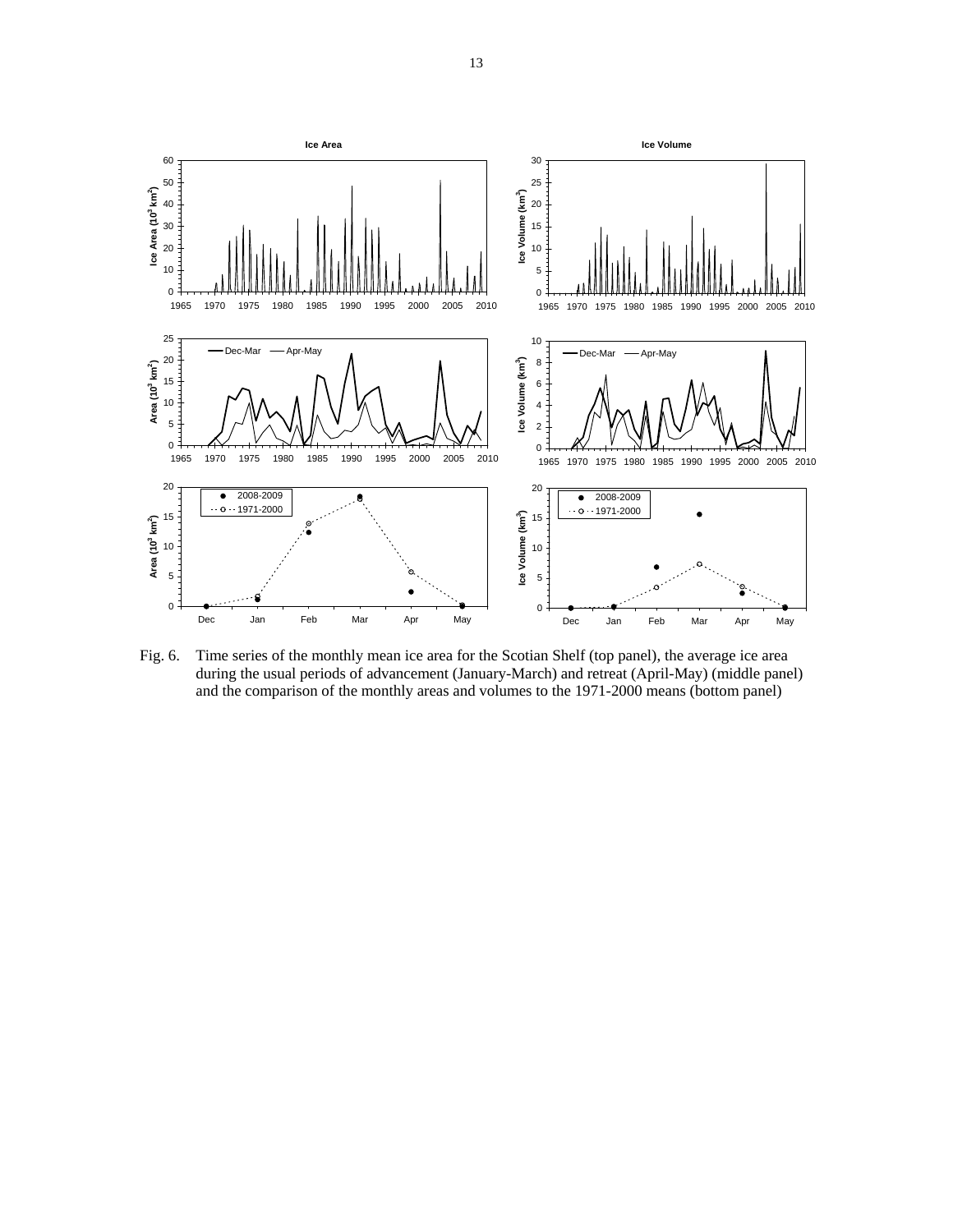

Fig. 7. Scotian Shelf-Gulf of Maine areas used for extraction of sea-surface temperature (upper panel). The annual sea surface temperature anomalies derived from satellite imagery compared to their long-term means (lower panel). Pathfinder estimates were used for September 1985-May 2003. Estimates for June 2003-December 2009 were from the remote sensing laboratory, Ocean Research and Monitoring Section of the Ecosystem Research Division at BIO. These values were adjusted by the regression Pathfinder=0.976\*ORMS+0.46 based on a comparison between overlapping Pathfinder-ORMS data.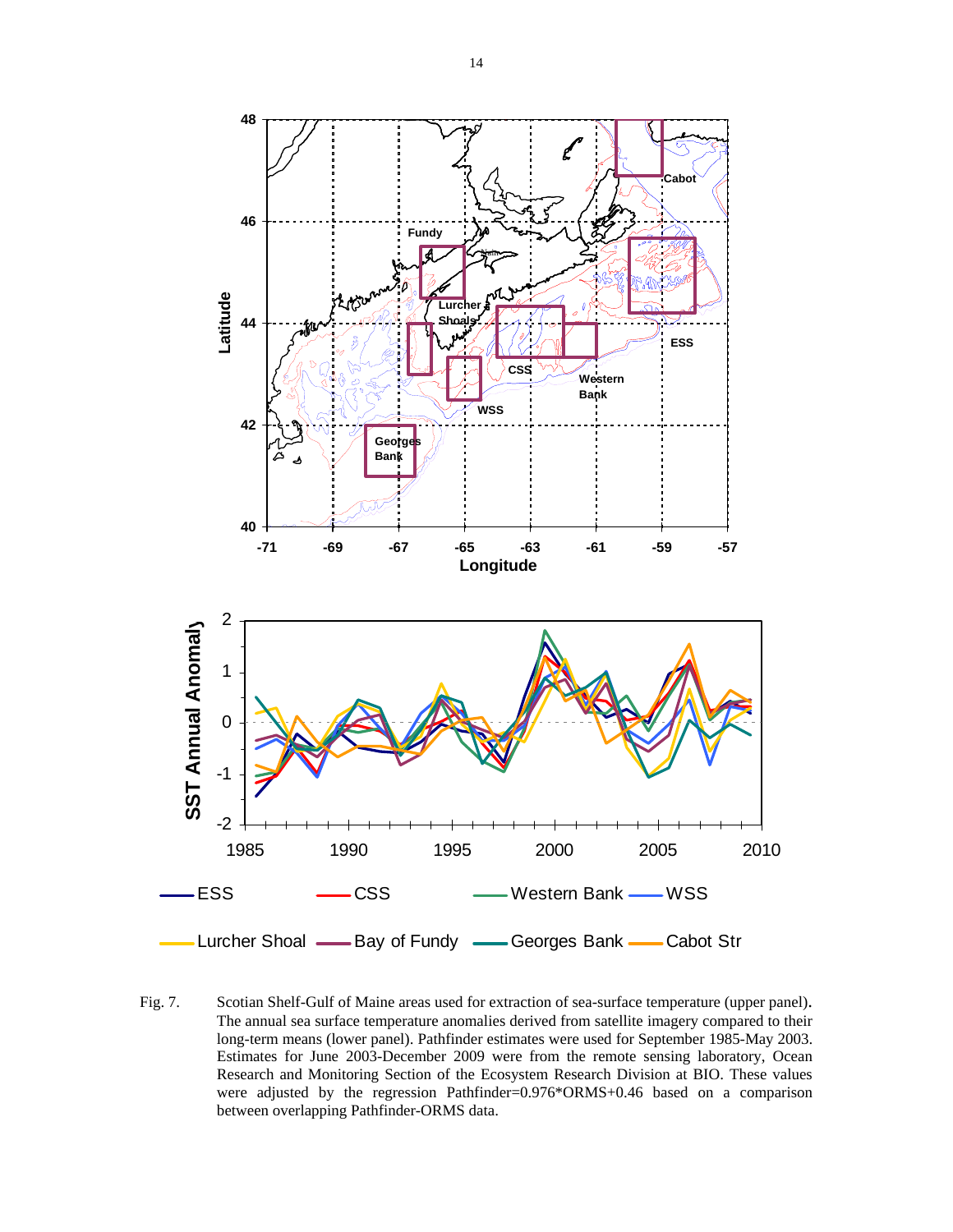

Fig. 8. The annual surface temperature anomalies (dashed line with circles) and their 5-year running means (heavy black line) for (A) Halifax Harbour and (B) St. Andrews; annual depth-averaged (0-90 m) (C) temperature and (D) salinity anomalies for the Prince 5 monitoring station at the mouth of the Bay of Fundy. Horizontal dashed lines mark ±1 standard deviation.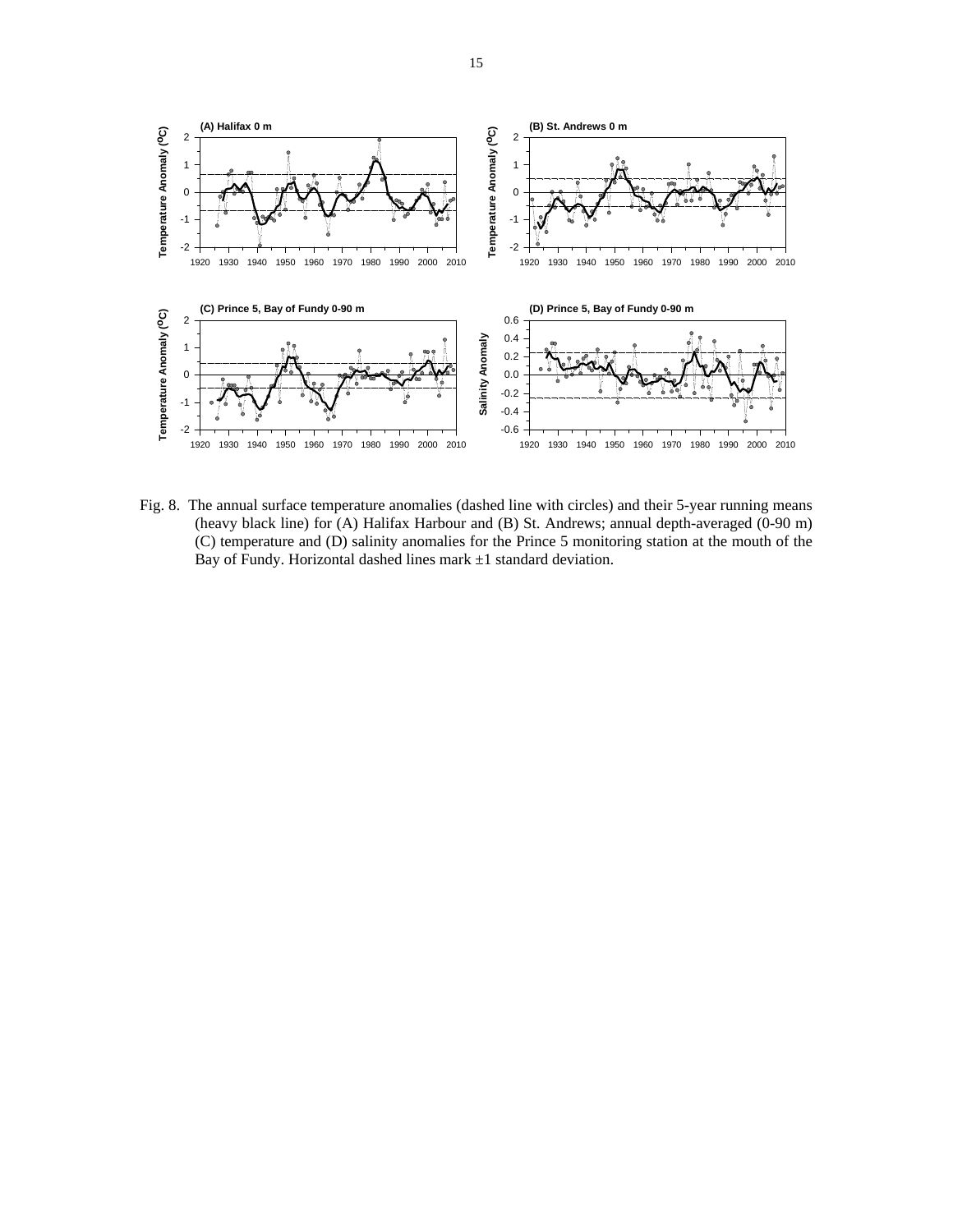

Fig. 9. The annual mean temperature anomaly time series (dashed line with circles) and the 5 year running mean filtered anomalies (heavy solid line) on the Scotian Shelf and in the Gulf of Maine at (A) Cabot Strait 200-300 m; (B) Misaine Bank 100 m; (C) Emerald Basin 250 m; (D) Lurcher Shoals 50 m; and Georges Basin (200 m) (see Fig. 2).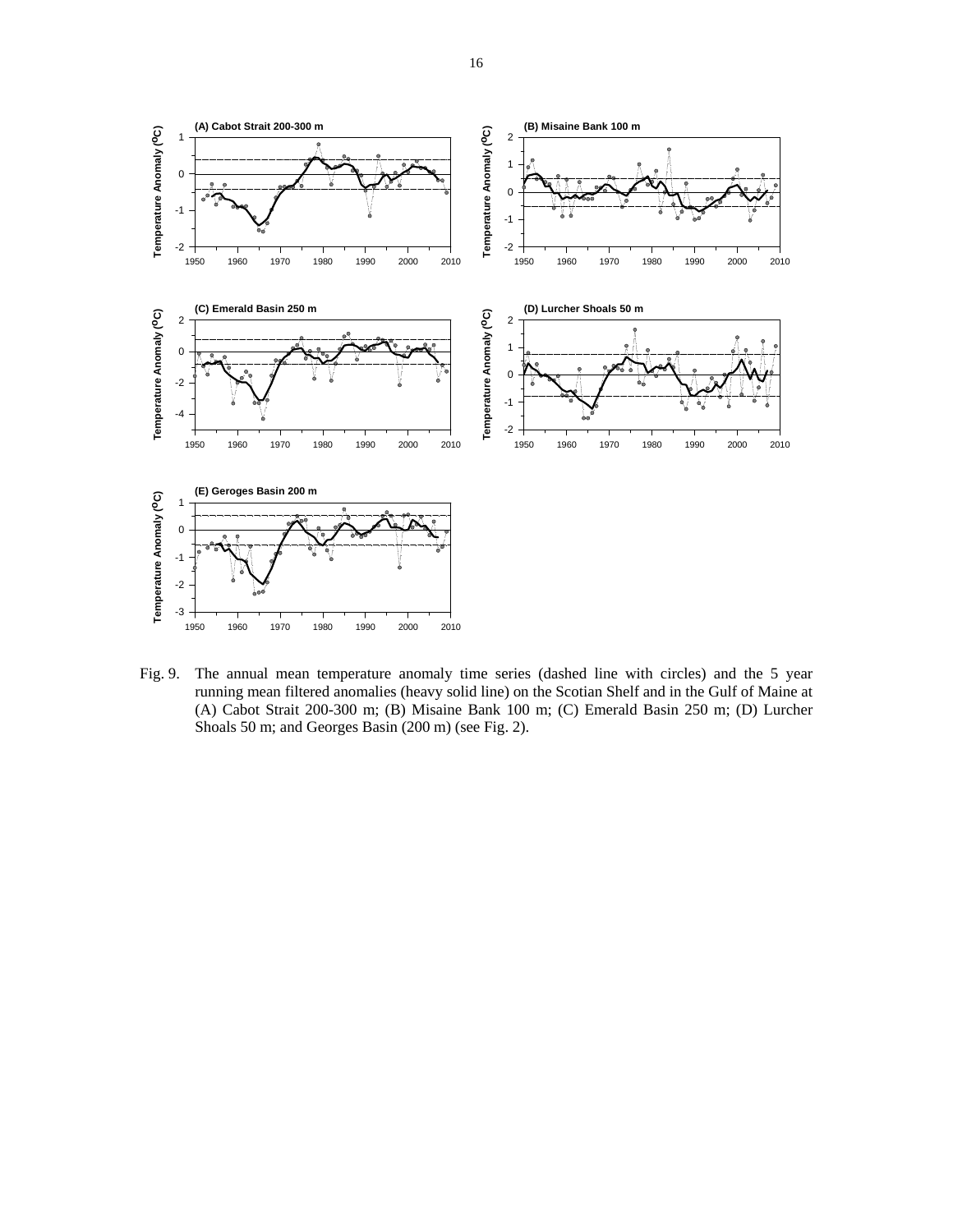

Fig. 10. Time series of July bottom temperature anomalies (dashed lines with circles) and 5 year running mean filtered series (heavy line) for areas (A) 4Vn, (B) 4Vs, (C) 4W and (D) 4X. The horizontal dashed lines are  $\pm 1$  SD. (E) Time series of the Cold Intermediate Layer (CIL, defined as waters with T<4<sup>o</sup>C) volume on the Scotian Shelf based on the July ecosystem survey. The solid horizontal line is the long-term mean, the dashed horizontal lines are the mean ±1 SD.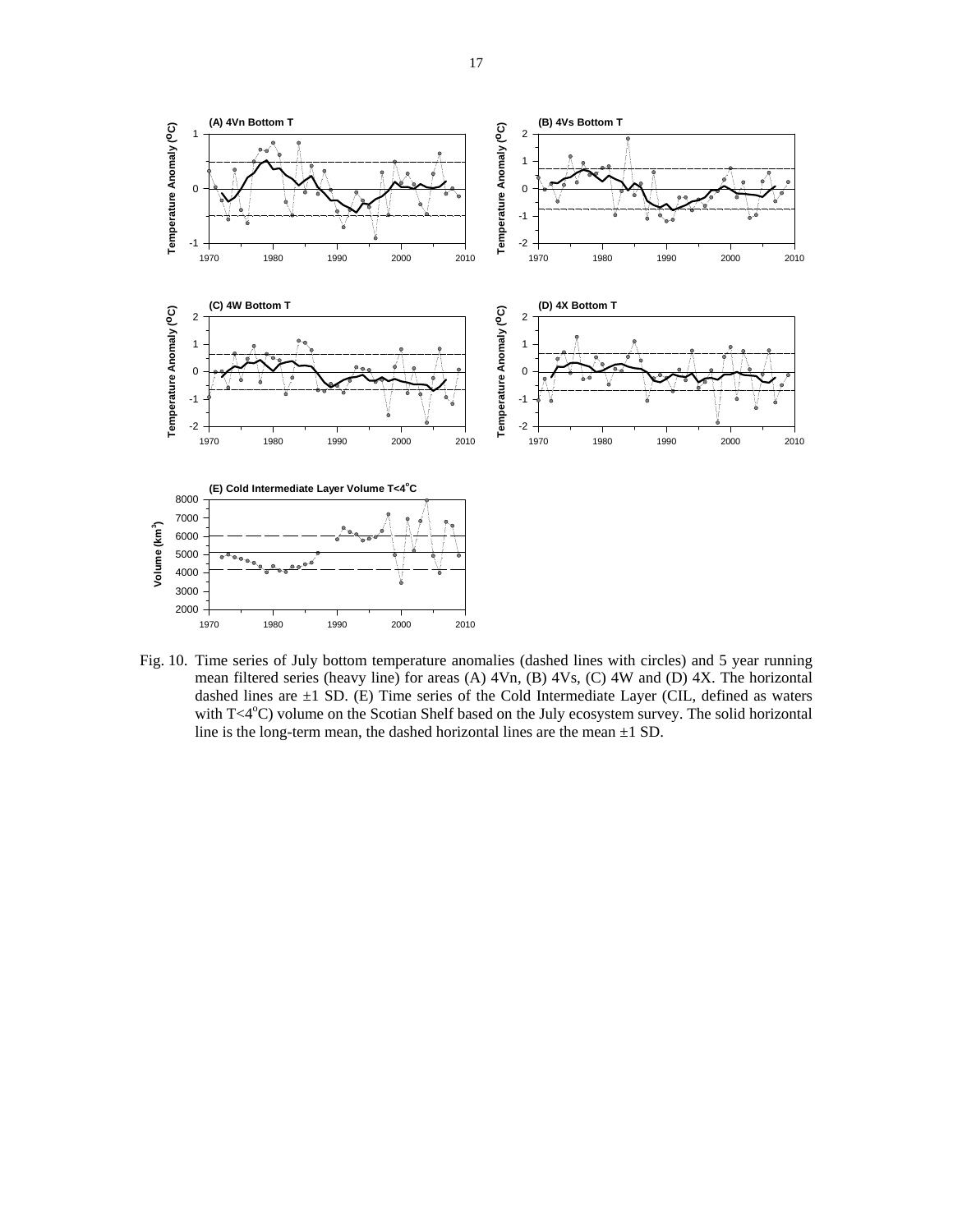

Fig. 11. The mean annual (dashed line with circles) and 5-yr running mean (heavy solid line) of the stratification index (0-50 m density gradient) averaged over the Scotian Shelf (areas 4-23 inclusive, see Fig. 2). The horizontal dashed lines are  $\pm 1$  SD. Standard error estimates for each annual value are also shown.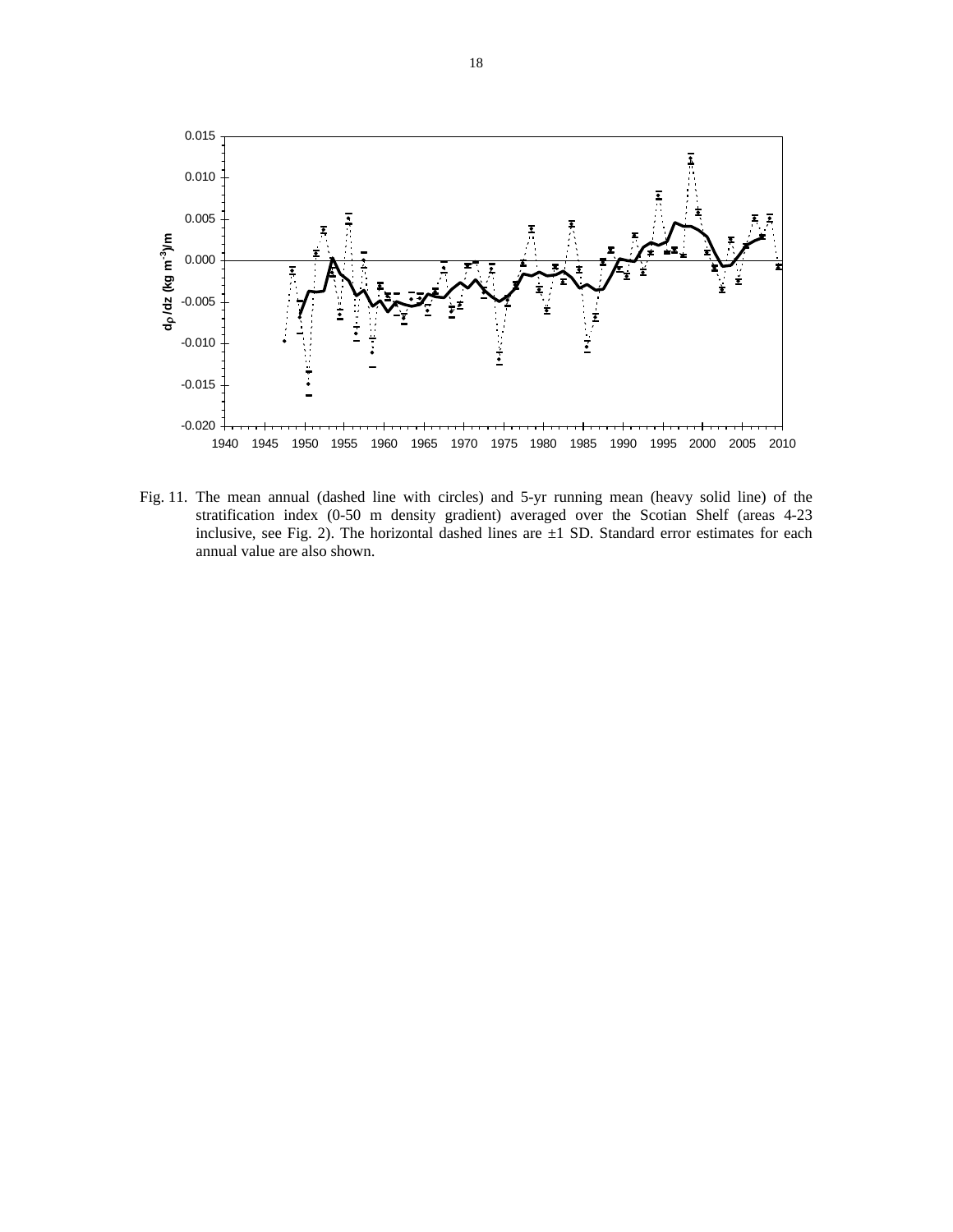

Fig. 12. (A) The time series of the monthly means (grey) and a 5 year running mean (blue) of the relative sea level elevations at Halifax, along with the linear trend (1920-2009, red). (B) Residual relative sea level (monthly observed values – linear trend, averaged to annual estimates).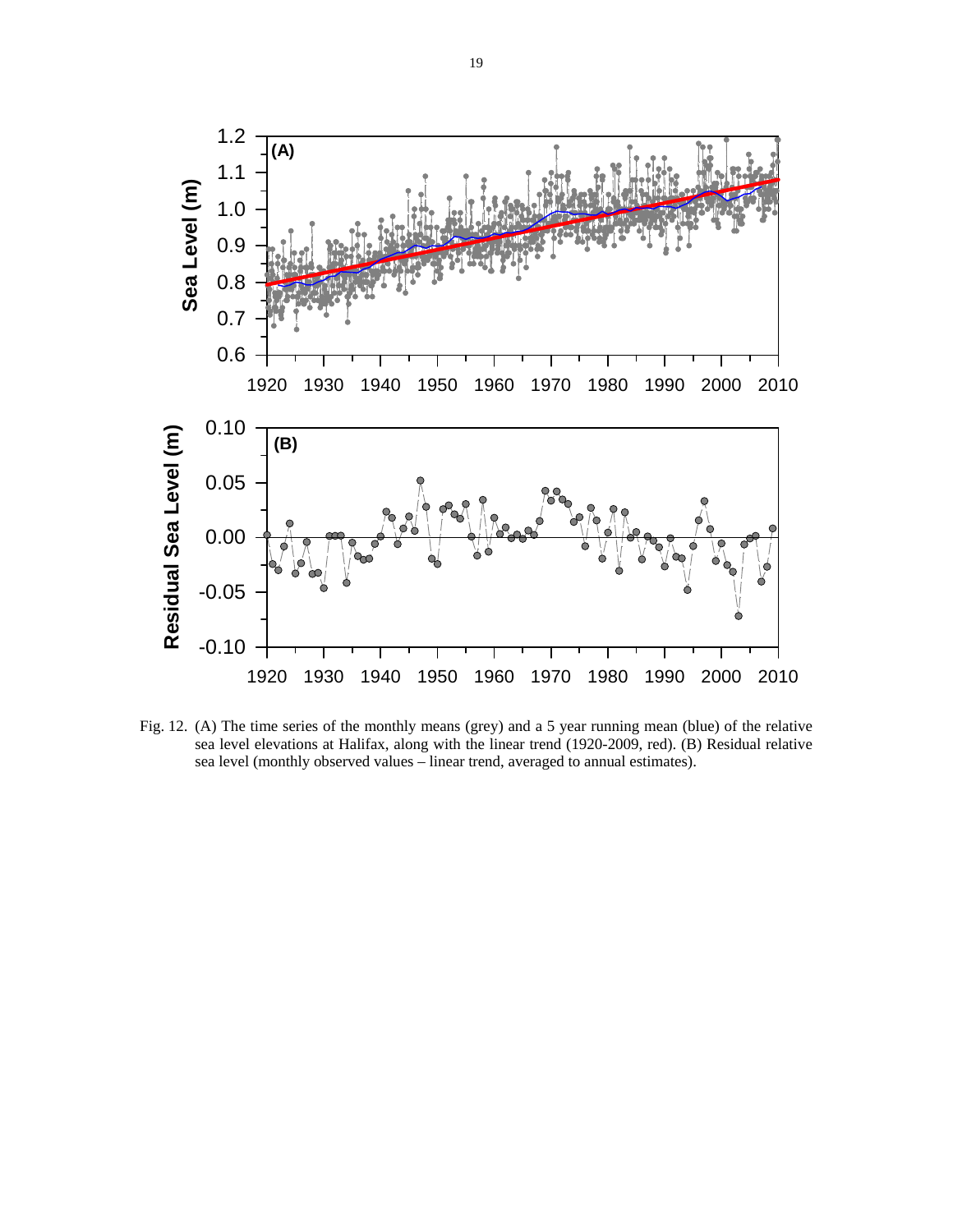

Fig. 13. Normalized annual anomalies of temperatures at the bottom and discrete depths for the Scotian Shelf-Gulf of Maine region. These normalized, annual anomalies are based on the 1971-2000 means, divided by the standard deviation. The scale represents the number of standard deviations an anomaly is from normal; blue indicates below normal, red above normal.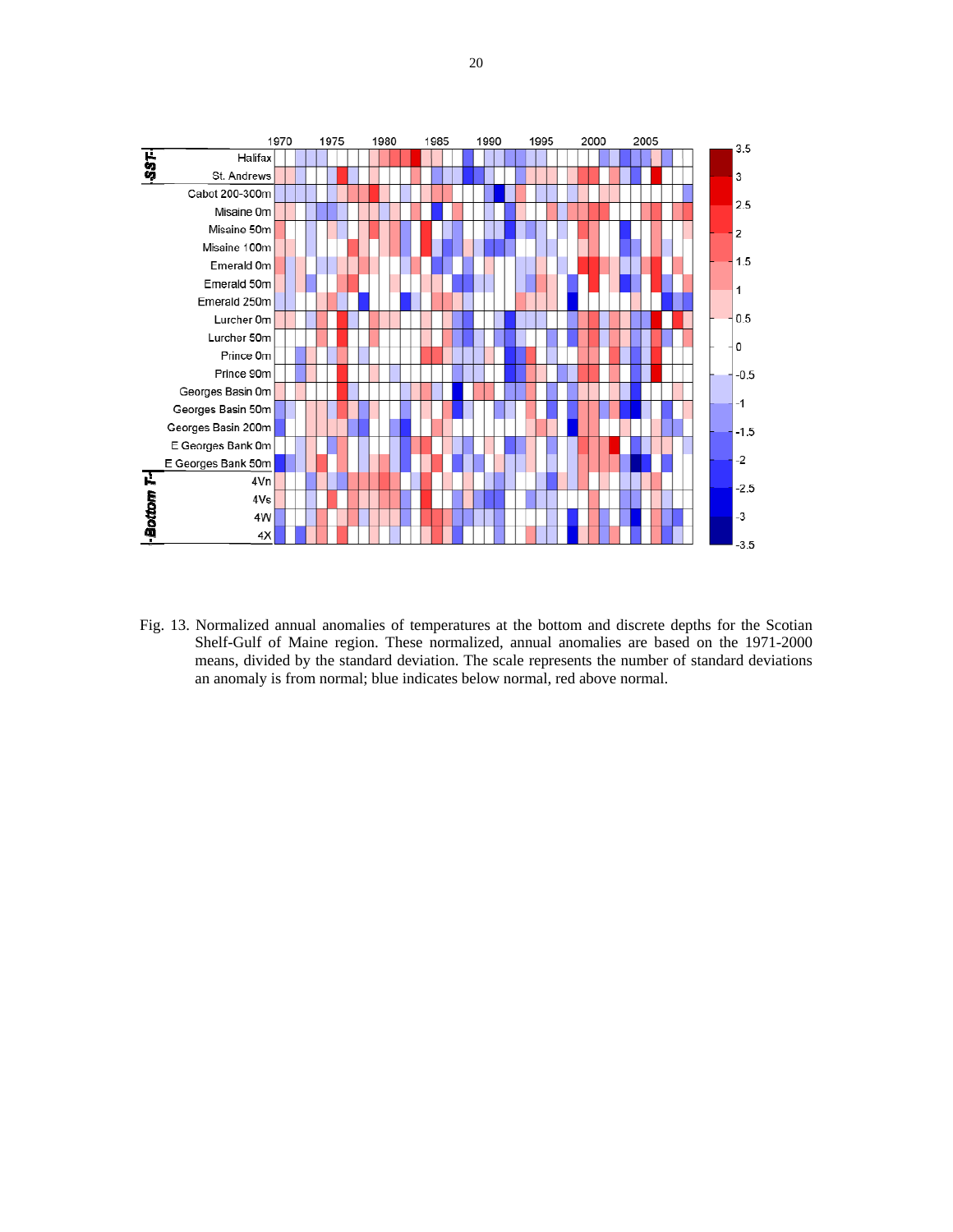

Figure 14. (A) Principal components 1 and 2 loadings. (B) Times series of PCA1, 2. (C) Variance in 11 year blocks of PCA1; points indicate values for blocks 1970-80, 1980-90, 1990-2000 and 1999- 2009.